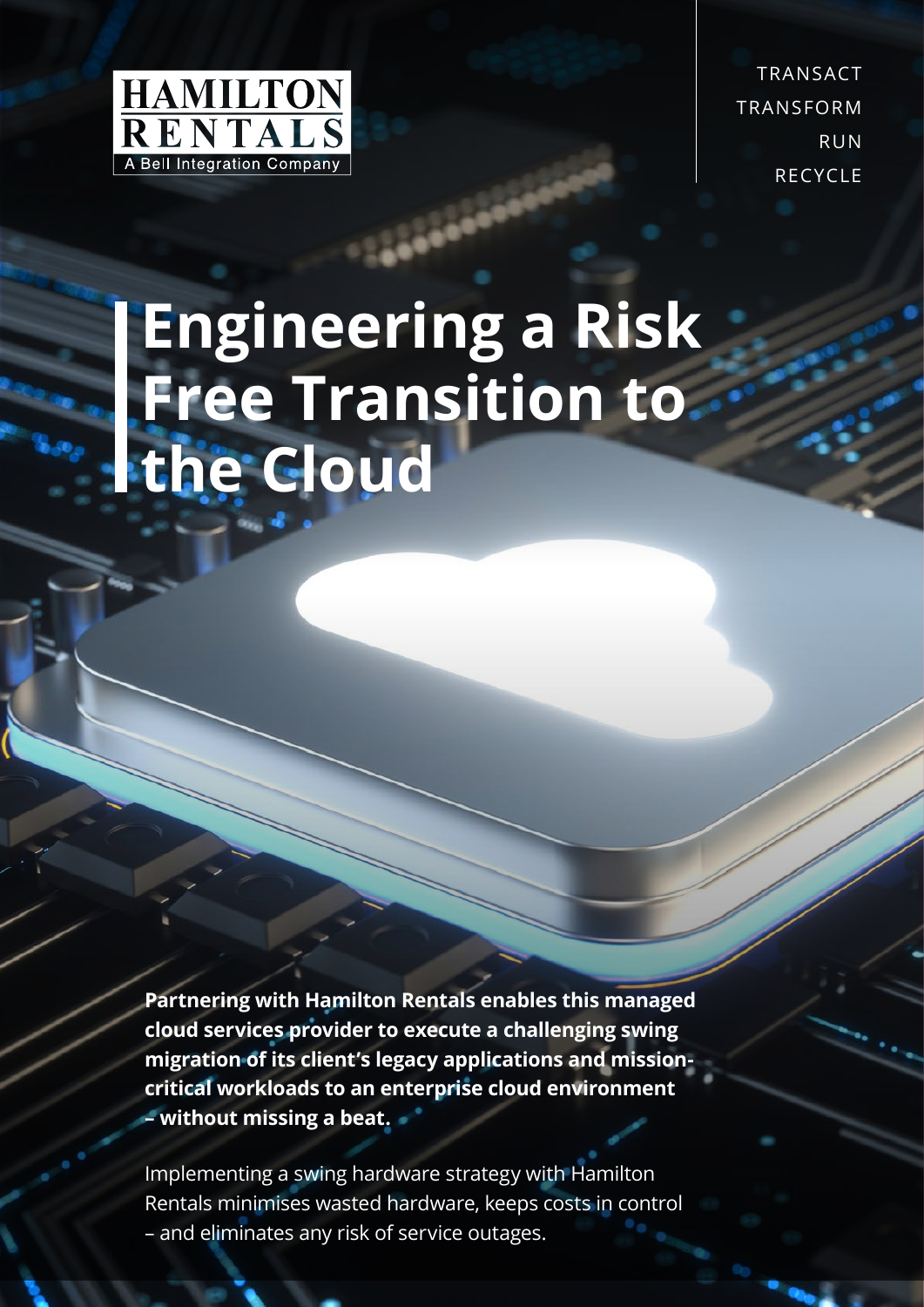## Background:

### **Minimising risk and downtime**

Migrating legacy applications and mission-critical enterprise workloads to the cloud is never an easy task. Especially when you're dealing with large non-heterogeneous environments that feature complex networking.

That was exactly the challenge facing this provider of managed cloud infrastructure services as it prepared to engineer a migration strategy that would enable a new customer to transition successfully to its Enterprise Cloud solution.

Initiating a straightforward 'lift and shift' operation wasn't an option.

Having recently undertaken a major acquisition programme, the customer needed to merge and integrate two different IT infrastructures.

Which meant the cloud services company faced consolidating two data centres operating two different platforms – SAP and Oracle Unix – and unifying all software and hardware into a new SAP environment hosted in its cloud. An additional complicating factor was that the Oracle Unix platform was running on legacy hardware.

To limit the impact of multiple migrations, the cloud company needed to adopt a swing approach that would enable it to temporarily duplicate the Oracle environment. Alongside assuring the reduced risk of service outages, this would ensure that critical applications and data would always be available as systems were transferred and 'rebuilt' in the cloud.

"Containing costs while eliminating any risk of down time or data loss was mission critical for our customer's business. We needed to take a risk-balanced approach to this uniquely complex migration - ensuring that bulletproof DR capabilities were built into the entire process," explains the Client Solutions Executive EMEA at the cloud services company.

To help it design and facilitate the 'rent and replace' strategy that would support the phased migration and modernisation of its customer's complex environment, the global cloud services provider turned to Hamilton Rentals.

"Containing costs while eliminating any risk of down time or data loss was mission critical for our customer's business. We needed to take a risk-balanced approach to this uniquely complex migration - ensuring that bullet-proof DR capabilities were built into the entire process."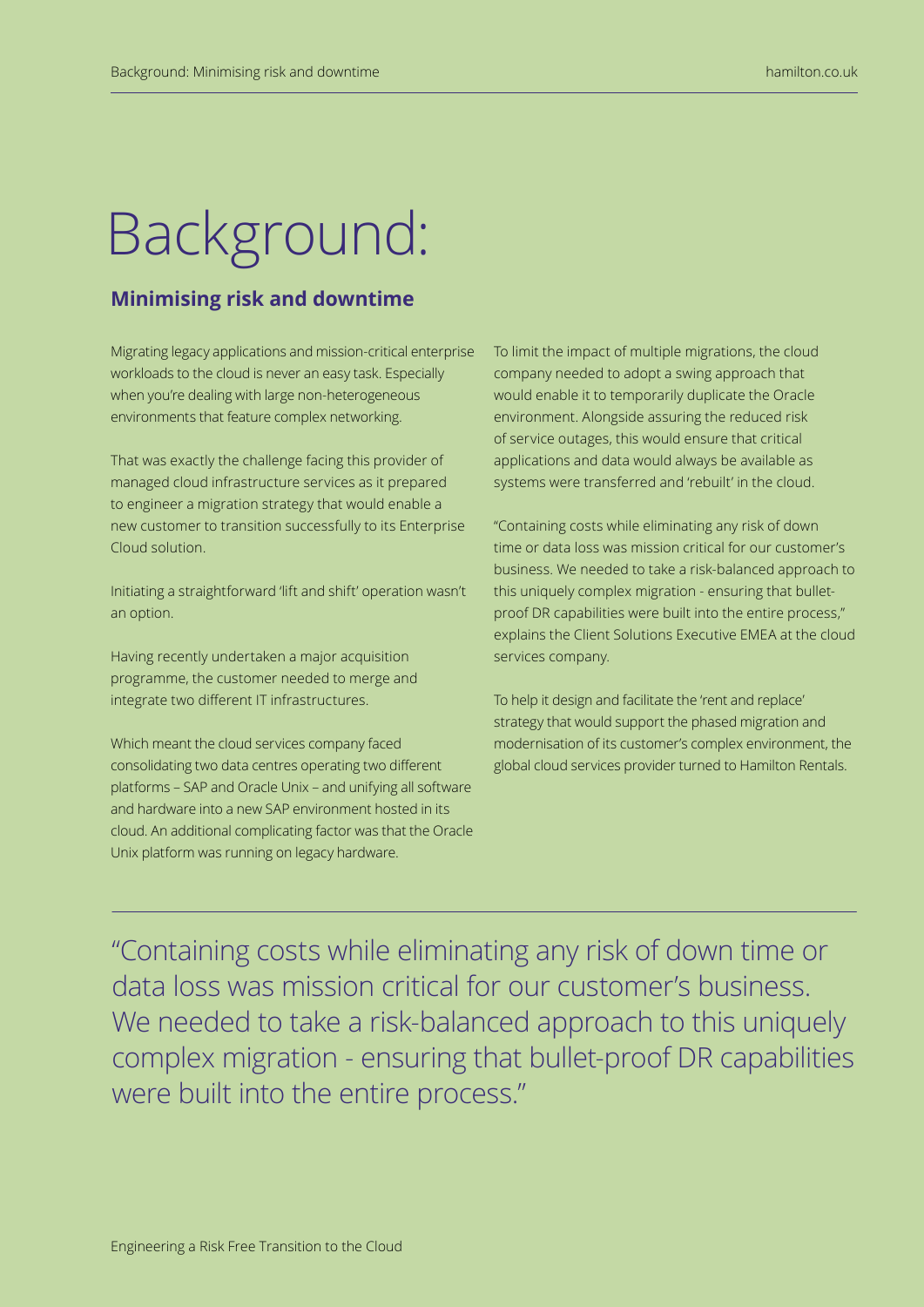## The requirement:

### **Creating a parallel environment**

The task facing Hamilton Rentals was a complex one: replicating the Oracle legacy kit and enabling a real time production duplication of the hardware, together with a DR solution that could be spun up immediately if needed.

To create the parallel environment, Hamilton Rentals first mapped, patched and undertook Solaris administration tasks on the 14 rental servers that would be deployed. Prior to installation at the UK data centre, Hamilton completed site surveys to ensure the racking of the servers was undertaken with maximum efficiency and identified any work that needed to be prioritised.

In addition to creating a live server production environment, Hamilton was also responsible for the provision and installation of 178 TB of SAS storage along with enterprise switches.

Once installed and live, Hamilton provided 24x7 maintenance cover on all hardware to ensure the temporary environment was always available to ensure 100% contingency cover for the duration of the migration process itself.

After the complex migration process had been completed, Hamilton decommissioned all hardware and undertook all on-site data erasure to CESG standards to ensure the information security of the end-customer was not compromised.



"Once installed and live, Hamilton provided 24x7 maintenance cover on all hardware to ensure the temporary environment was always available to ensure 100% contingency cover for the duration of the migration process itself."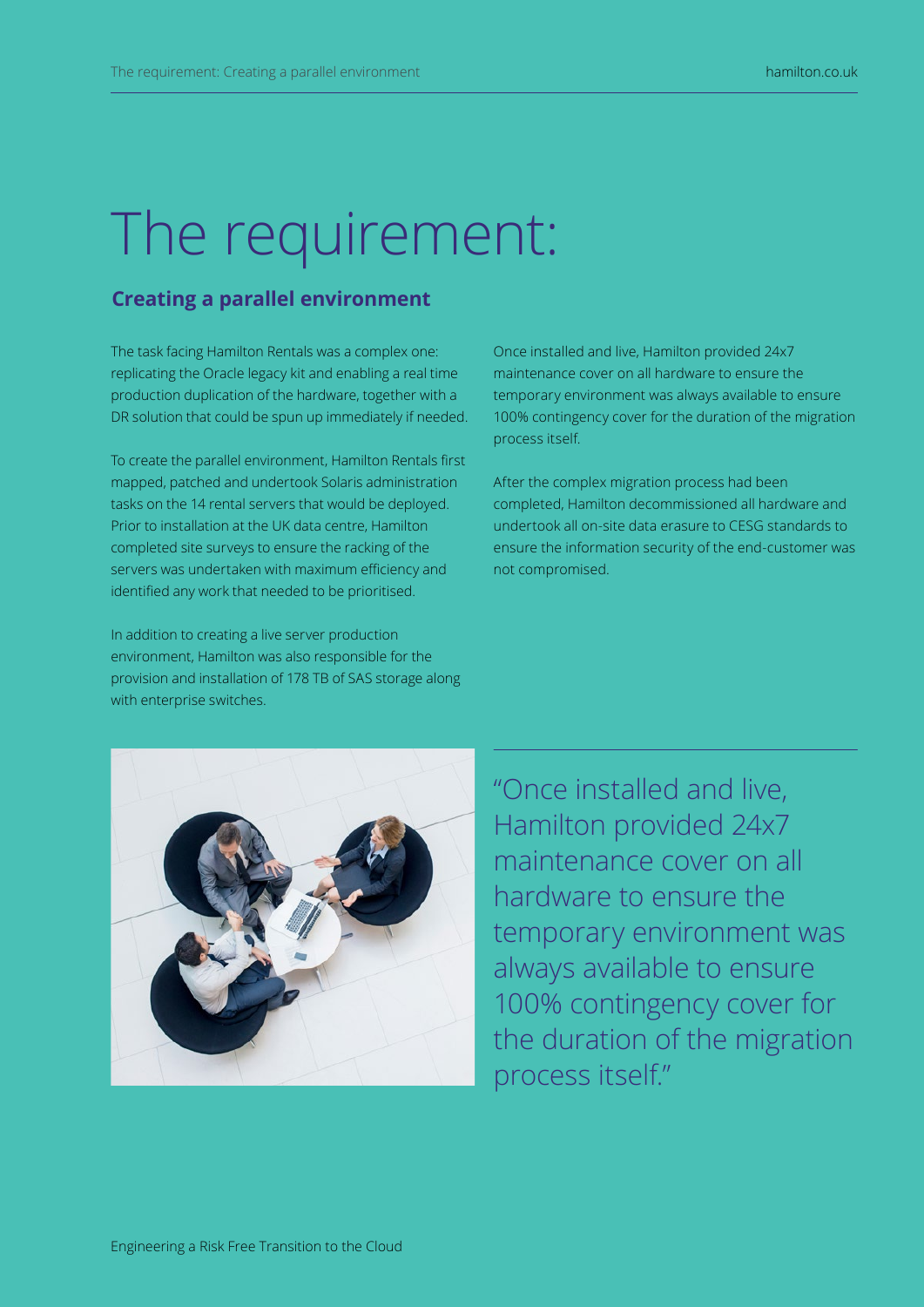## The solution:

### **An end-to-end approach**

Minimising any need for CAPEX outlay, Hamilton's team of experts were able to replicate the complex environment in preparation for the phased migration of the data centre to the new cloud environment.

In addition to providing the critical 'swing' kit that would be required to assure the availability of critical applications and data as the data centre migration project progressed, Hamilton Rentals took care of all licensing on the rental equipment and engineered the full implementation of a live production environment that exactly matched that of the customer.

All of which left the managed cloud services provider free to focus on managing the phased consolidation and transition of the customer's production environments to a cloud hosted SAP offering.

"Hamilton Rentals enabled us to leverage a double-take availability approach that would give our customer exceptional application and data protection throughout the migration process," confirms the Client Solutions Executive EMEA.

"Working alongside our teams, Hamilton Rentals was able to engineer and replicate in parallel the customer's legacy Oracle environment so that all essential services could be maintained during migration. It also meant we were able to handle any unexpected delays or roll back aspects of the migration to address problems without compromising our customer," he continues.

"Hamilton took care of everything – the design, set up, equipment provision and installation, decommissioning and breakdown of the entire environment, as well as the onsite data erasure and destruction of around 150 hard drives - and were always on hand to provide additional technical support if we needed it."

"Hamilton Rentals enabled

us to leverage a double-take availability approach that would give our customer exceptional application and data protection throughout the migration process."

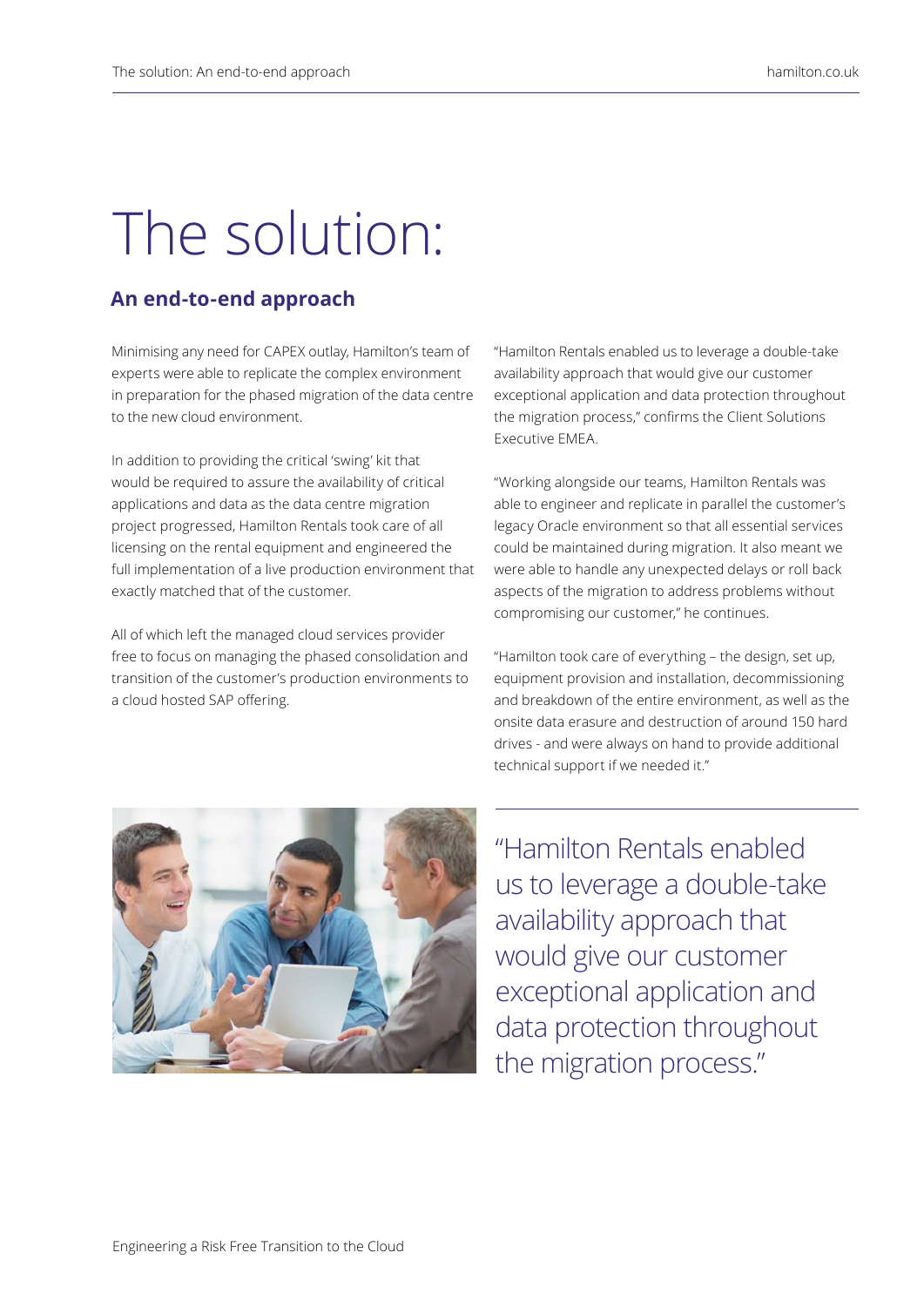### The outcomes:

### **A cost-controlled migration**

Requiring no CAPEX outlay and eliminating any need to invest in a host of depreciating assets that would become redundant once migration was completed, utilising rental kit from Hamilton Rentals meant the managed cloud services provider could engineer a truly agile transition to the cloud for its customer.

Offering the team at the cloud services company unprecedented flexibility, hiring all the physical assets required to duplicate the Oracle platform and soon to be obsolete hardware meant that unexpected project delays could be accommodated with ease.

Giving the company the time it needed to execute a smooth transition to the cloud that would not impact the operations of its customer, Hamilton Rentals handled every aspect of enabling the temporary DR environment – from logistics and set up, to the final de-commissioning of assets.

"Our client set a stringent fixed time frame for this project and then subsequently extended the timeline. Fortunately, Hamilton Rentals was able to flex and accommodate this change – no mean feat for a project of this scale," continues the European spokesman for the managed cloud services provider.

## Why Hamilton Rentals?

"Hamilton Rentals offered all the technical capabilities and breadth of expertise we needed to realise a seamless migration strategy for our client.

"Fully certified in all things Oracle, they were experienced at handling large enterprise and networking deployments. Plus, they were able to provide a comprehensive end-of-life offering that met the very specific data protection needs of our customer."

Highly experienced at decommissioning physical data centre environments, Hamilton Rentals was privy to all customer conversations relating to sensitive data erasure. Providing insights into the best practices and options available, Hamilton Rentals tailored a secure sanitisation programme in line with CESG standards that met all the customer's stringent infosec requirements.

"Throughout the entire programme, Hamilton Rentals collaborated closely with our teams to ensure we could determine the best way to support each stage of the migration journey on behalf of our customer," concludes the spokesperson for the managed cloud services provider.